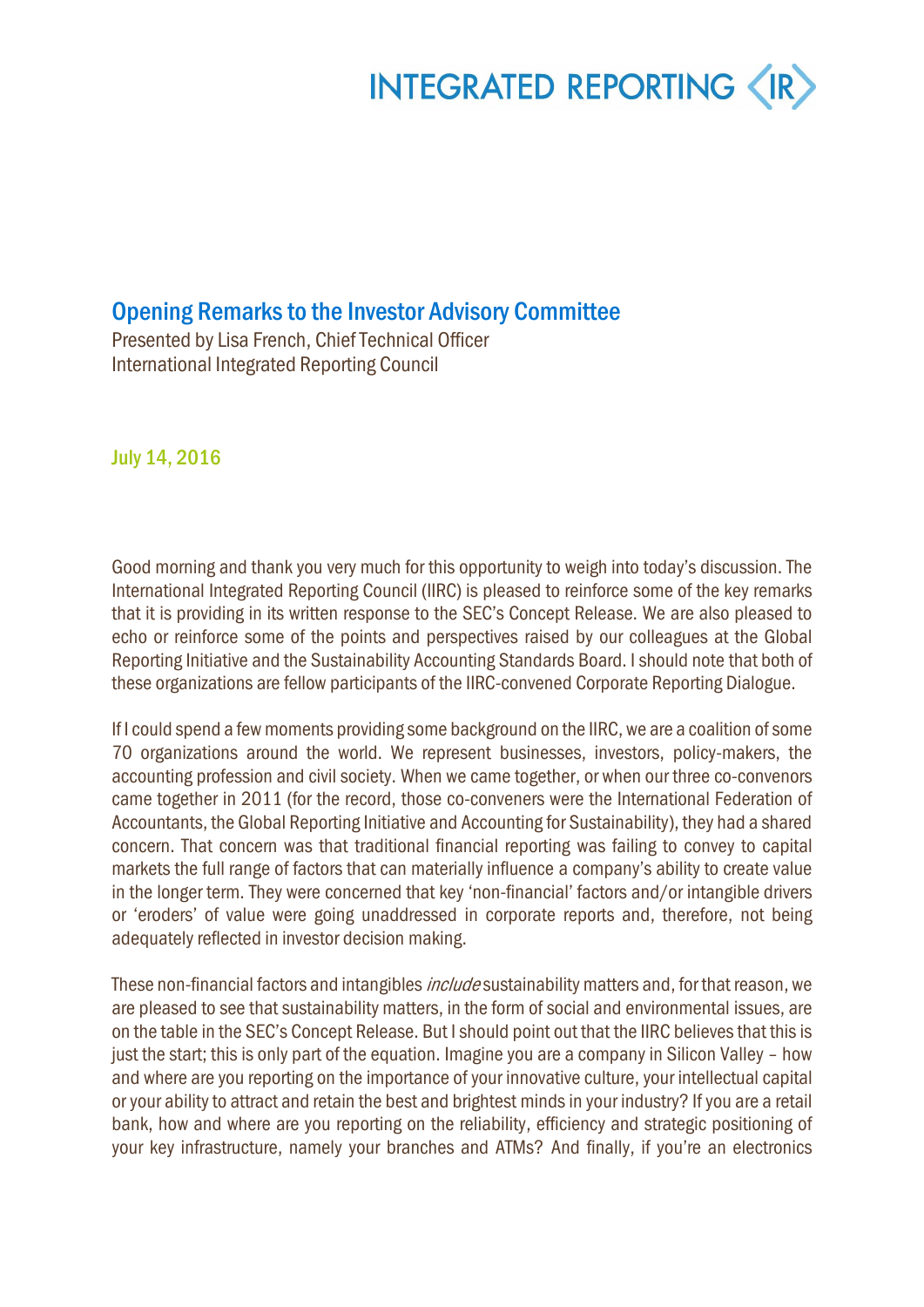

company working with your competitors to elevate manufacturing standards, how and where are you reporting on the quality of these strategic partnerships and industry collaborations?

So, the IIRC encourages companies to look along the lines of six forms of capital, which are financial capital, manufactured capital (or infrastructure), intellectual capital, human capital, social capital and natural capital. On the basis of this six-capitals approach, it is actually a misnomer to call the International <IR>Framework a sustainability reporting framework. That said, like our colleagues at the Global Reporting Initiative and Sustainability Accounting Standards Board, the IIRC does campaign for more effective integration of social and environmental issues into the core investor document. I think where we differ slightly is that we are looking at a broader bandwidth of factors that we believe companies should consider and disclose in their reports.

One of the key differences between the International <IR> Framework and other frameworks is that ours does not go down the path of performance indicators or metrics. Quite frankly, we don't think that this is where the IIRC adds value. And we have little interest in duplicating or replicating the efforts of other standards and frameworks that have created these metrics and methodologies. Rather, we focus on encouraging companies to discuss and connect fundamentals like business model, strategy, governance, performance and prospects. That narrative, much like the intent of the Management Discussion and Analysis, should provide the context and connectivity behind the numbers. It should also provide an indication of the company's direction of travel.

Of course, the narrative necessarily becomes all the more compelling and useful when it is substantiated by quantitative evidence and, ideally, auditable or assurable evidence. So, we would expect and, in fact, encourage companies to look to existing standards and frameworks, including those provided by the Global Reporting Initiative, the Sustainability Accounting Standards Board and other sustainability reporting framework developers. By the same token, we would expect companies, in expressing or quantifying their financial performance, to look to existing financial reporting standards. So, I raise this difference not to distance ourselves from the pack, but rather to demonstrate the complementaritiesthat we see between the International <IR> Framework and other frameworks.

I'd like to raise three pillars or core priorities that drive the IIRC's work. The first of those pillars responds to the fact that at any given moment, a provider of financial capital is investing in or divesting from the company's future, not its past. And yet, we continue to see a very disproportionate focus on past performance, primarily past financial performance. Now, the IIRC is not undermining the importance of accountability for the use of invested capital; quite the contrary. But we are asking, 'Where is the information about strategy, outlook and the longer-term viability of the business model?' All of these factors, of course, are influenced by the company's external environment – by market trends, the introduction of new technology, changing demographics and so on. So, a key emphasis of our work is strategic focus and future orientation.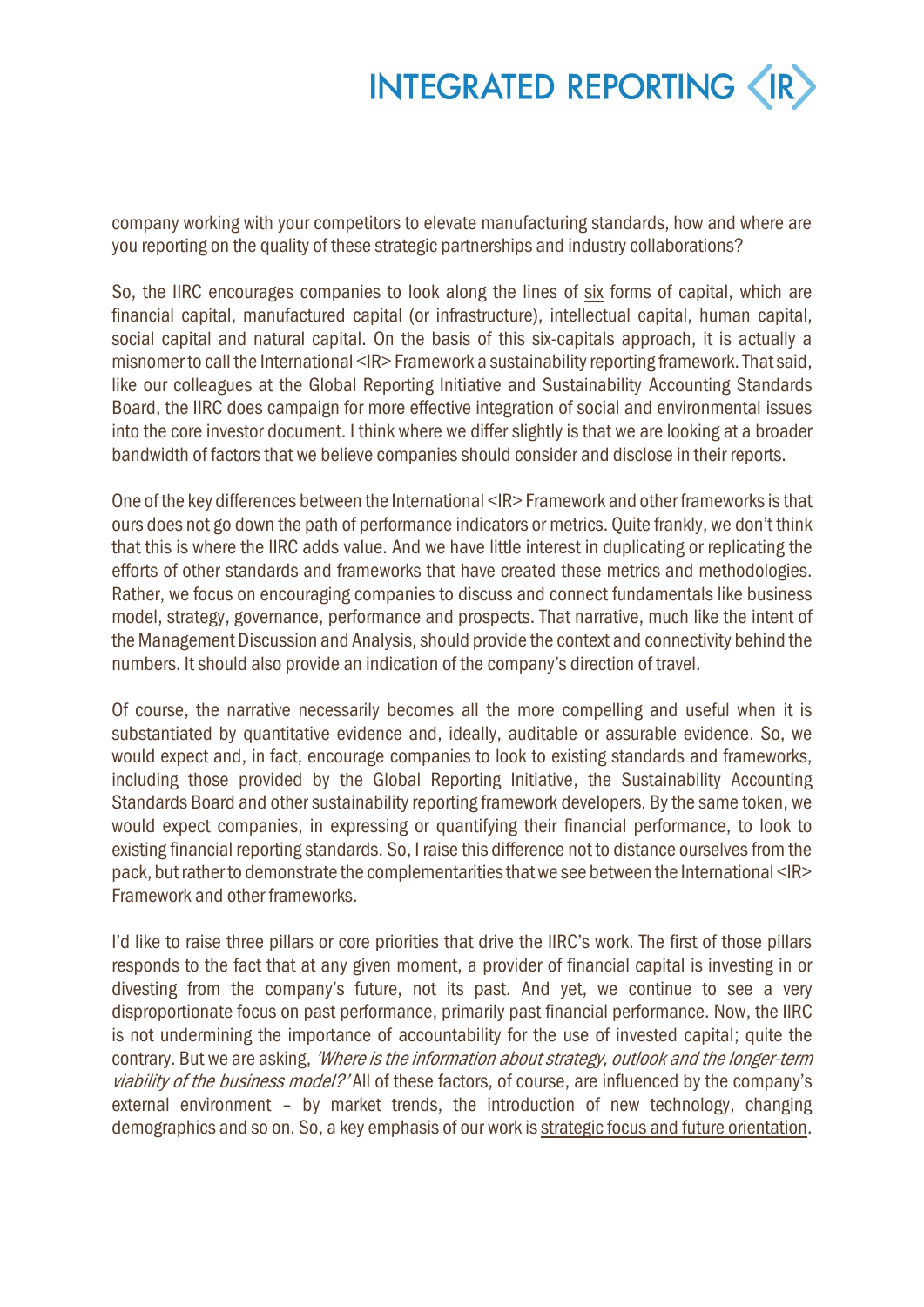

The second area that is a key pillar for the IIRC responds to our concern over the growing volume and complexity of corporate disclosures and, in particular, the excessive use of boilerplate and legalese. So, a second priority for us is a focus on simplicity, conciseness and the use of plain language.

The third area that is a key priority for the IIRC responds to our concern about the siloed nature of today's corporate disclosures, both within a single annual report and across a company's suite of communications. So, connectivity of information is key to our work.

I raise these three priorities to demonstrate that, although we have a seat at the table here today by virtue of our connection to sustainability reporting, we could equally and eagerly contribute to some of the other topics contemplated in the SEC's Concept Release. This includes the sections on business strategy reporting, proposed MD&A reforms and measures that aim to reduce the volume and complexity of disclosures, including incorporation by reference and layered disclosure. So, I hope that these three points help to clarify the IIRC's relative positioning in the corporate reporting landscape and emphasize that we see strong alignment between Integrated Reporting and the ideology that underpins the Management Discussion and Analysis.

I'll close my remarks by offering a comment on the value that we see the International <IR> Framework providing. Quite simply, we believe that integrated reports that are prepared in accordance with our Framework provide more decision-useful information to capital markets because they address the fuller range of factors that can materially influence an organization's ability to deliver value, now and in the longer term.

There are thousands of companies around the world that are on the path to Integrated Reporting and underpinning this reporting is systems thinking, or integrated thinking. So, the IIRC is often quick to point out that, yes, the product of the process of Integrated Reporting is the integrated report. But that is not the end goal. Ultimately, what the IIRC is trying to do is influence, or help shape, the way that capital markets make their decisions and allocate resources based on a more holistic understanding of the factors that drive or erode value creation.

Once again, thank you very much for this opportunity.

- END -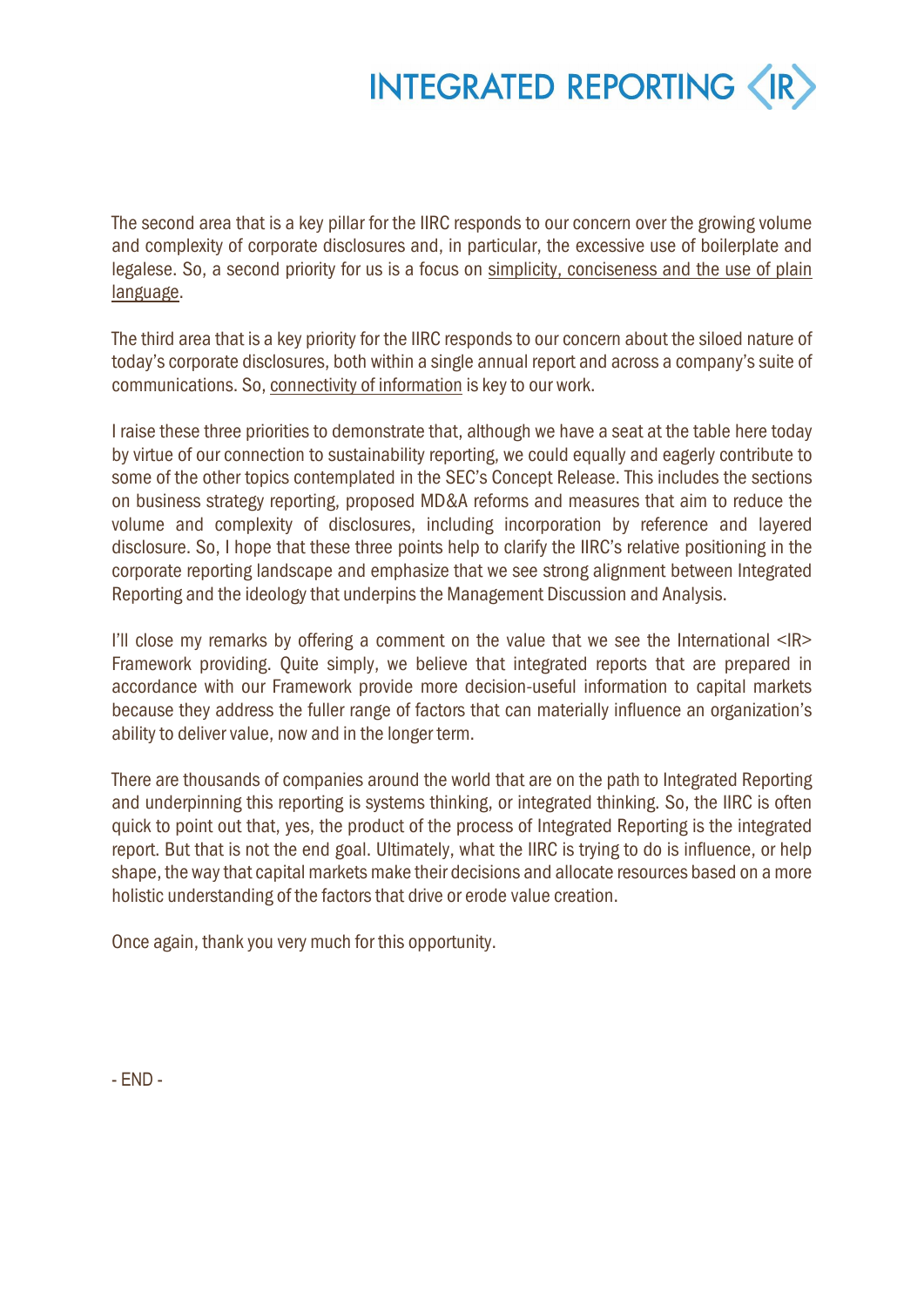# IIRC Comment Letter

- - -

SEC Concept Release on Business and Financial Disclosure Required by Regulation S-K

- - -

File No. S7-06-16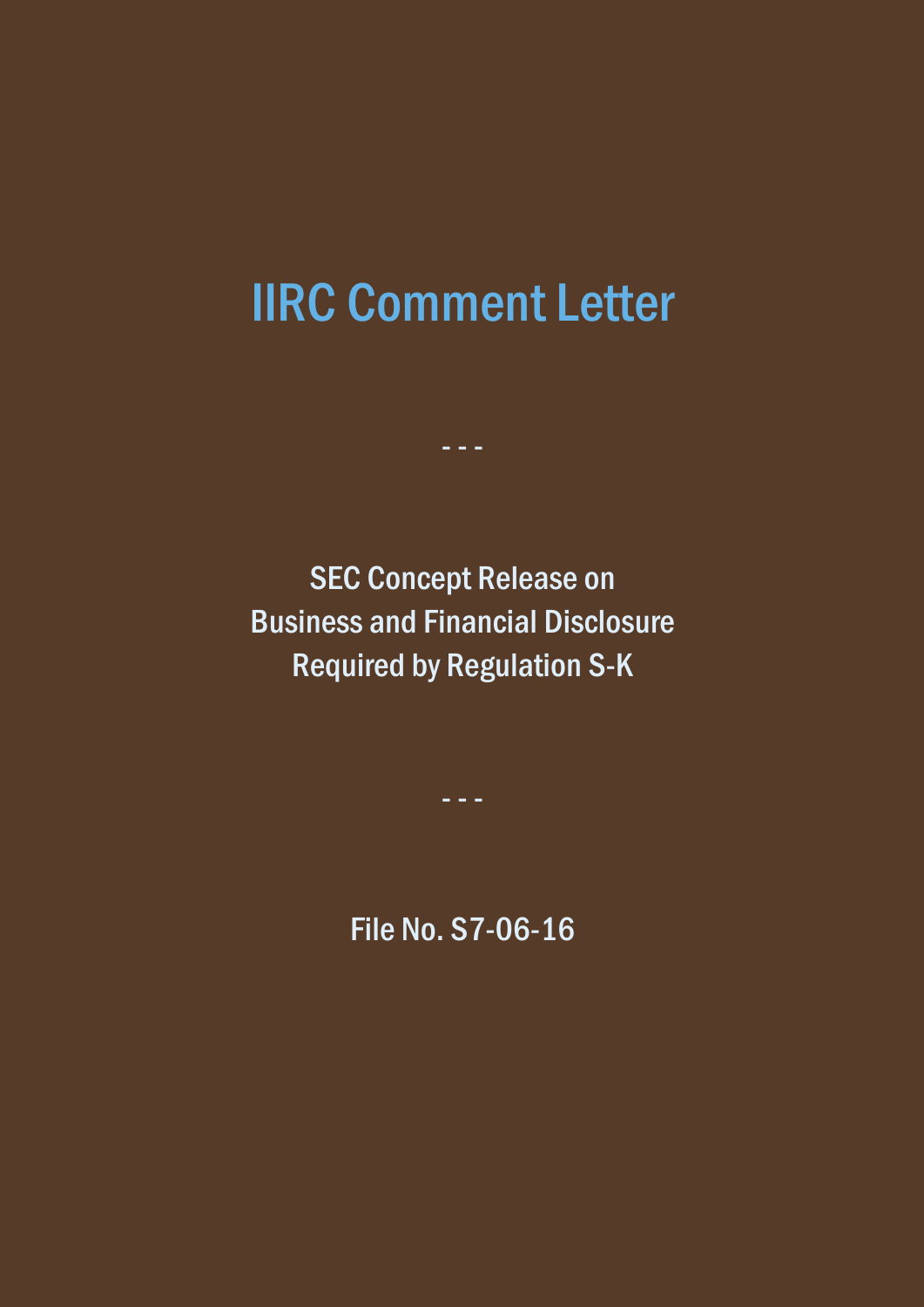Brent J. Fields **Secretary** United States Securities and Exchange Commission 100 F Street, N.E. Washington, D.C. 20549

20 July 2016

#### Reference: Concept Release – Business and Financial Disclosure Required by Regulation S-K (File No. S7-06-16)

Dear Mr. Fields,

The International Integrated Reporting Council (IIRC) is pleased to contribute to the Securities and Exchange Commission's consultation on the above-referenced Concept Release. This submission supplements the views expressed during our July 14, 2016 presentation to the Commission's Investor Advisory Committee.

The IIRC is a global coalition of regulators, investors, companies, standard setters, the accounting profession and nongovernmental organizations. The coalition promotes communication about value creation as the next step in the evolution of corporate reporting. Our vision is to align capital allocation and corporate behavior to the wider goals of financial stability and sustainable development through the cycle of integrated reporting and thinking. Organizations around the world – including SEC registrants – are applying the International <IR> Framework to communicate a clear, concise and integrated story that explains how activities and resources create value. Launched in December 2013, the International <IR> Framework helps businesses to think more holistically about their strategy and plans, make betterinformed decisions and manage key risks to build investor and stakeholder confidence and improve performance.

Based on our review of the Concept Release, we see considerable opportunity for alignment in the following areas:

- Principles-based requirements
- Reporting on business strategy
- Reporting on intellectual capital
- Provision of executive-level overviews
- MD&A proposals, including those related to improved connectivity, the mutually supportive role of quantitative and qualitative information and disclosures on the materiality assessment process
- Measures to enhance risk disclosures
- Disclosure of information on sustainability matters
- Measures aimed at reducing disclosure volume, complexity and boilerplate, including cross-referencing, incorporation by reference, hyperlinks and layered disclosure

We are pleased to share our views on these and other matters throughout the course of this submission. Should you have any questions, please do not hesitate to contact us.

Kind regards,

French.

Lisa French, MBA, P.Eng. Chief Technical Officer International Integrated Reporting Council

International Integrated Reporting Council | Telephone +44 20 7504 2574 | web www.integratedreporting.org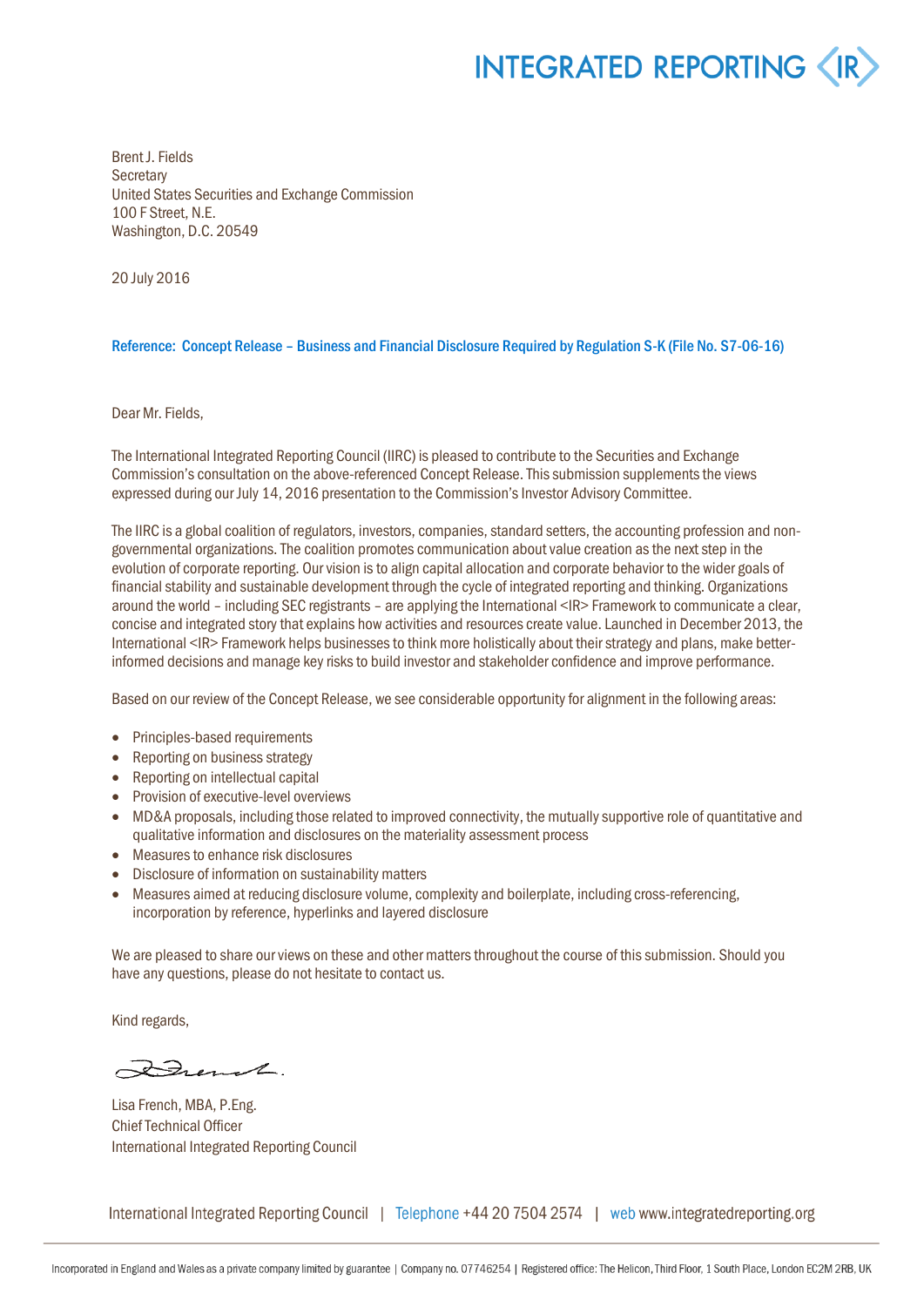### IIRC RESPONSE TO CONCEPT RELEASE QUESTIONS

#### III. Disclosure Framework

- B. Nature of our Disclosure Requirements
- 1. Principles-Based and Prescriptive Disclosure Requirements
- <span id="page-5-0"></span>Q7 Should we limit prescriptive disclosure requirements and emphasize a principles-based approach? If so, how? How can we most effectively balance the benefits of a principles-based approach while preserving the benefits of prescriptive requirements?

We support a principles-based approach, one that emphasizes the importance of the registrant's assessment of materiality. This approach acknowledges the potential uniqueness of registrants based on industry, region, size or other factors and, on this basis, the inappropriateness of a blanket rule for all. A principles-based approach further acknowledges that the concept of 'what is material to investors' can shift or evolve over time.

By contrast, prescriptive requirements can lead to the disclosure of immaterial information, adding unnecessary volume and potentially obscuring more pertinent disclosures. Furthermore, a rules-based approach can have the unintended consequence of instilling a 'compliance mindset', one that loses sight of the purpose of reporting and undermines the internal benefits that reporting should evoke.

In addition to a move towards a principles-based approach, we support the issuance of supplementary guidance from time to time to assist registrants in the types of assessments to be made and to reinforce the spirit and intent of the materiality principle.

<span id="page-5-1"></span>Q8 What are the advantages and disadvantages of a principles-based approach? Would a principles-based approach increase the usefulness of disclosures? What would be the costs and benefits of such an approach for investors and registrants?

We believe that a principles-based approach provides the advantages of:

- Encouraging a focus on material information, based on registrants' unique circumstances
- Discouraging the inclusion of immaterial information, which adds volume and boilerplate and obscures more relevant disclosures
- Acknowledging that the concept of 'what is material to investors' can change over time
- Shifting the perception of reporting from a compliance-based exercise to one that encourages the consideration of cause and effect, interdependencies and trade-offs between factors, leading to better-informed decisions by users and registrants.

By contrast, a rules-based approach applies a blanket requirement to all registrants and potentially opensthe door to immaterial disclosures and boilerplate. Such disclosures, in turn, add unnecessary volume and obscure more relevant information. We believe that this additional information detracts from, rather than enhances, the utility of disclosed information. On this basis, and for the four advantages cited above, we believe that a principles-based approach increases the usefulness of disclosures.

The primary challenge of a principles-based approach is that with flexibility comes judgment and the potential for selective disclosure and/or an abuse or misapplication of the materiality principle. We believe that the enforcement of disclosure requirements and the provision of illustrative guidance are important strategies for mitigating these risks.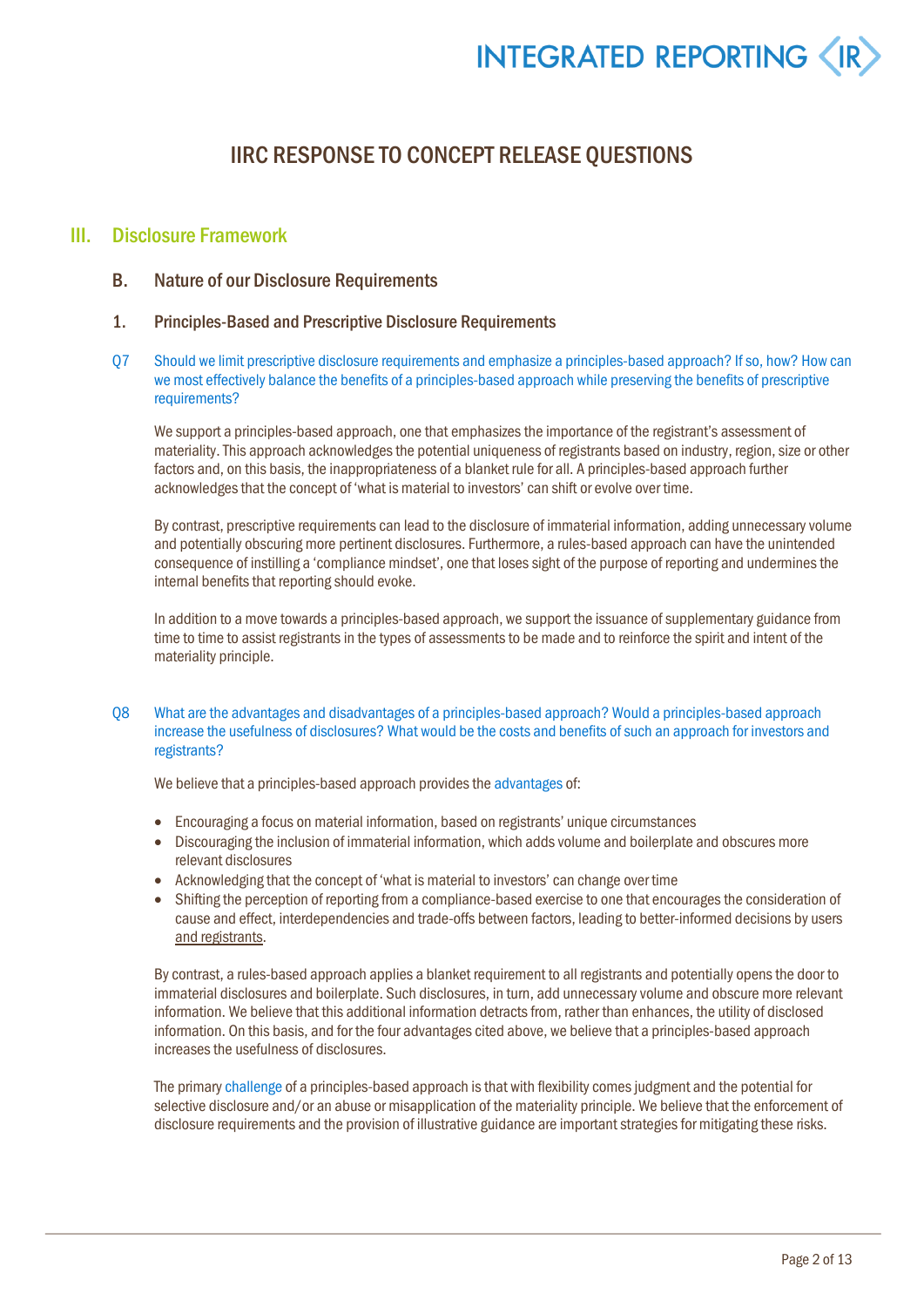#### 2. Audience for Disclosure

Q16 Commenters have suggested that disclosure should be written for a more sophisticated investor than current disclosure appears to contemplate, and that tailoring disclosure to less sophisticated investors contributes to excessive disclosure. Should our disclosure requirements be revised to address these views? If so, how could we revise our disclosure requirements, and which requirements should we revise, to encourage more appropriately targeted disclosure? If we revised our disclosure requirements to address these views, would there be any harm or costs to investors?

We believe that certain fundamental information-including how a registrant's strategy, governance, performance and prospects, in the context of its external environment, contribute to value creation over time – is of universal importance. The absence of such information and, in particular, the failure to adequately connect these elements in the core investor filing, would deprive investors (of all levels of sophistication) of decision-useful information. We would, therefore, caution against: (1) presuming a specialized knowledge of these core elements among a fragment of users and (2) encouraging the omission of such information.

Notwithstanding the above, we echo concerns over the growing volume and complexity of corporate disclosures. However, in our view, such concerns are more appropriately addressed by:

- Reinforcing the materiality principle as a first 'filter' for defining disclosure content
- Reinforcing existing Plain English Rules to limit complexity, boilerplate and duplication
- Emphasizing the need for reasonable judgment when navigating the principles of completeness and conciseness
- Considering the role that cross-referencing, incorporating by reference, hyperlinks and layered disclosure can play in reducing volume and improving readability and navigability.

These and other measures are addressed in Paragraph 3.38 of the International <IR> Framework.

- 3.38 The organization seeks a balance in its integrated report between conciseness and the other Guiding Principles, in particular completeness and comparability. In achieving conciseness, an integrated report:
	- Applies the materiality determination process described in Section 3D
	- Follows a logical structure and includes internal cross-references as appropriate to limit repetition
	- May link to more detailed information, information that does not change frequently (e.g., a listing of subsidiaries), or external sources (e.g., assumptions about future economic conditions on a government website)
	- Expresses concepts clearly and in as few words as possible
	- Favours plain language over the use of jargon or highly technical terminology
	- Avoids highly generic disclosures, often referred to as "boilerplate", that are not specific to the organization.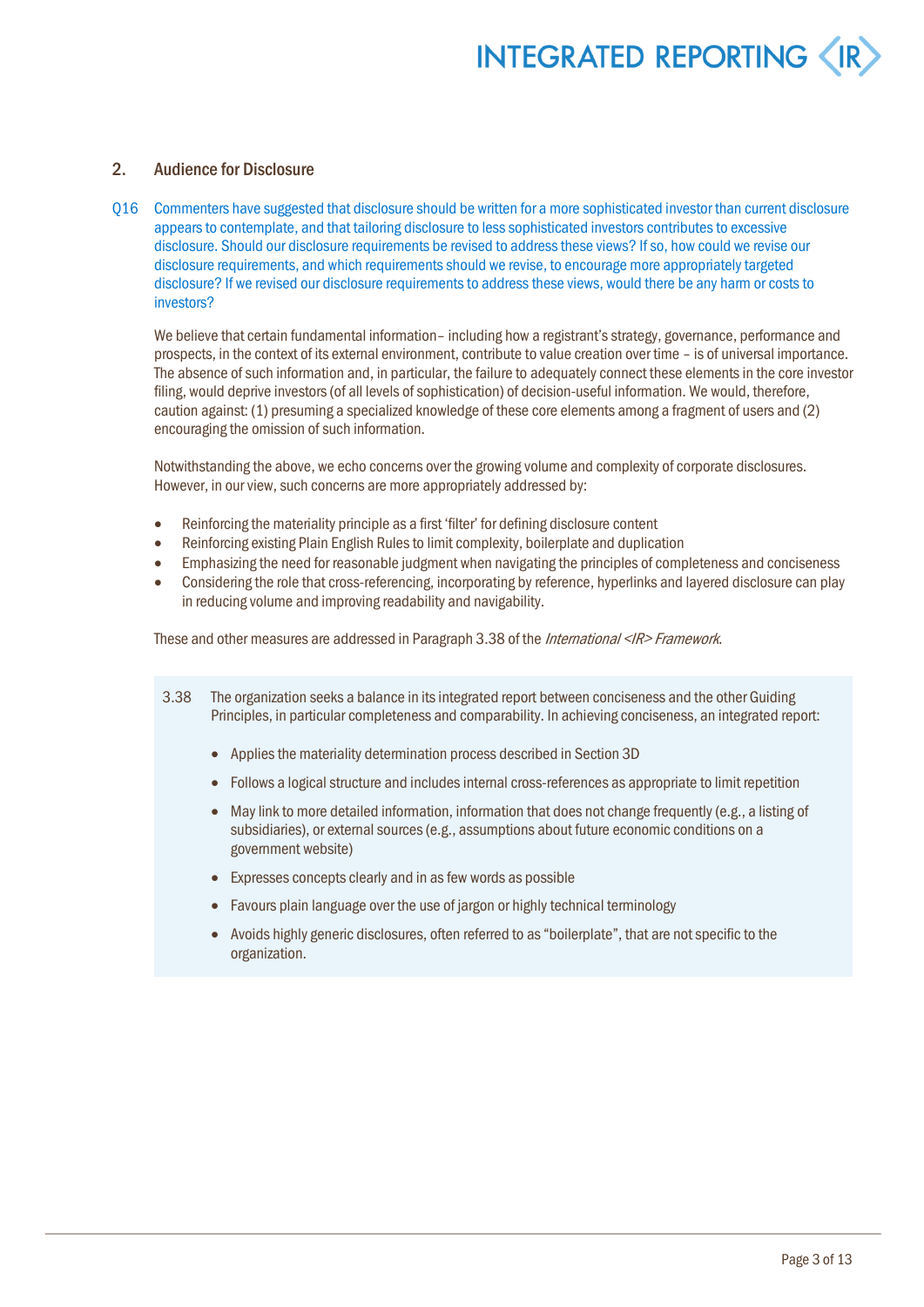### IV. Information for Investment and Voting Decisions

#### A. Core Company Business Information

- 1. General Development of Business (Item 101(a)(1))
- Q27 Should we revise Item 101(a)(1) to require disclosure of a registrant's business strategy? Would investors find such a disclosure important or useful? If so, should this requirement be included in a registrant's MD&A? Should we define "business strategy"? If so, how?

We support the proposed inclusion of business strategy in Item  $101(a)(1)$ . This move recognizes, perhaps informally, that with each buy or sell decision, investors are effectively opting into or out of a company's future. On this basis, we believe that registrants have a duty to indicate where the organization wants to go and how it intends to get there. The proposed revision also aligns with regional and global trendsin corporate reporting, whether through mandatory or voluntary initiatives. For example:

- Part 2 of the United Kingdom's Companies Act 2006 (Strategic Report and Directors' Report) Regulations 2013 describes the duty of company directors to prepare a strategic report for each financial year.
- The International <IR> Framework (2013) embeds strategy as a Guiding Principle ('Strategic focus and future orientation') and a Content Element ('Strategy and resource allocation'). Paragraph 4.28 of the Framework encourages four related disclosures, as shown below.
	- 4.28 An integrated report ordinarily identifies:
		- The organization's short, medium and long term strategic objectives
		- The strategies it has in place, or intends to implement, to achieve those strategic objectives
		- The resource allocation plans it has to implement its strategy
		- How it will measure achievements and target outcomes for the short, medium and long term.
- CPA Canada's Management's Discussion and Analysis Guidance on preparation and disclosure (2014) embeds strategy as a General Disclosure Principle ('Strategic perspective') and as an element of the disclosure framework ('Objectives and strategy'). Section 3.3 of the Guidance includes a list of recommended disclosures on strategy.

As noted in Paragraph 7.4 of the Financial Reporting Council's Guidance on the Strategic Report (2014), "Strategy, objectives, and business model are inter-related concepts. Different businesses may use different terms for these concepts and/or may approach them in a different order." Given the potential for confusion among registrants - and in the interest of clarity, consistency and comparability – we support the development of a business strategy definition. As a starting point, the Commission might consider the definition provided in the FRC's Guidance: "A plan or approach (that) is intended to help the entity achieve an objective."

We strongly support the inclusion of this requirement in the MD&A. In expressing this support, however, we note a potential misalignment between the proposed revision and the basic and overriding requirement of the MD&A – as clarified in the Commission's Release Nos. 33-8056; 34-45321; FR-61 - to "provide such other information that the registrant believes to be necessary to an understanding of its financial condition, changes in financial condition and results of operations." With its emphasis on contextualizing past (and primarily financial statement) performance, the addition of strategic information is conceivably at odds with the stated purpose of the MD&A. We raise this perceived misalignment not as a deterrent for including business strategy in the MD&A, but rather to encourage the Commission to revisit and clarify the primary purpose of the MD&A. In particular, we encourage the Commission to consider broadening the purpose of the MD&A from placing the financial statements into context to placing the business into context.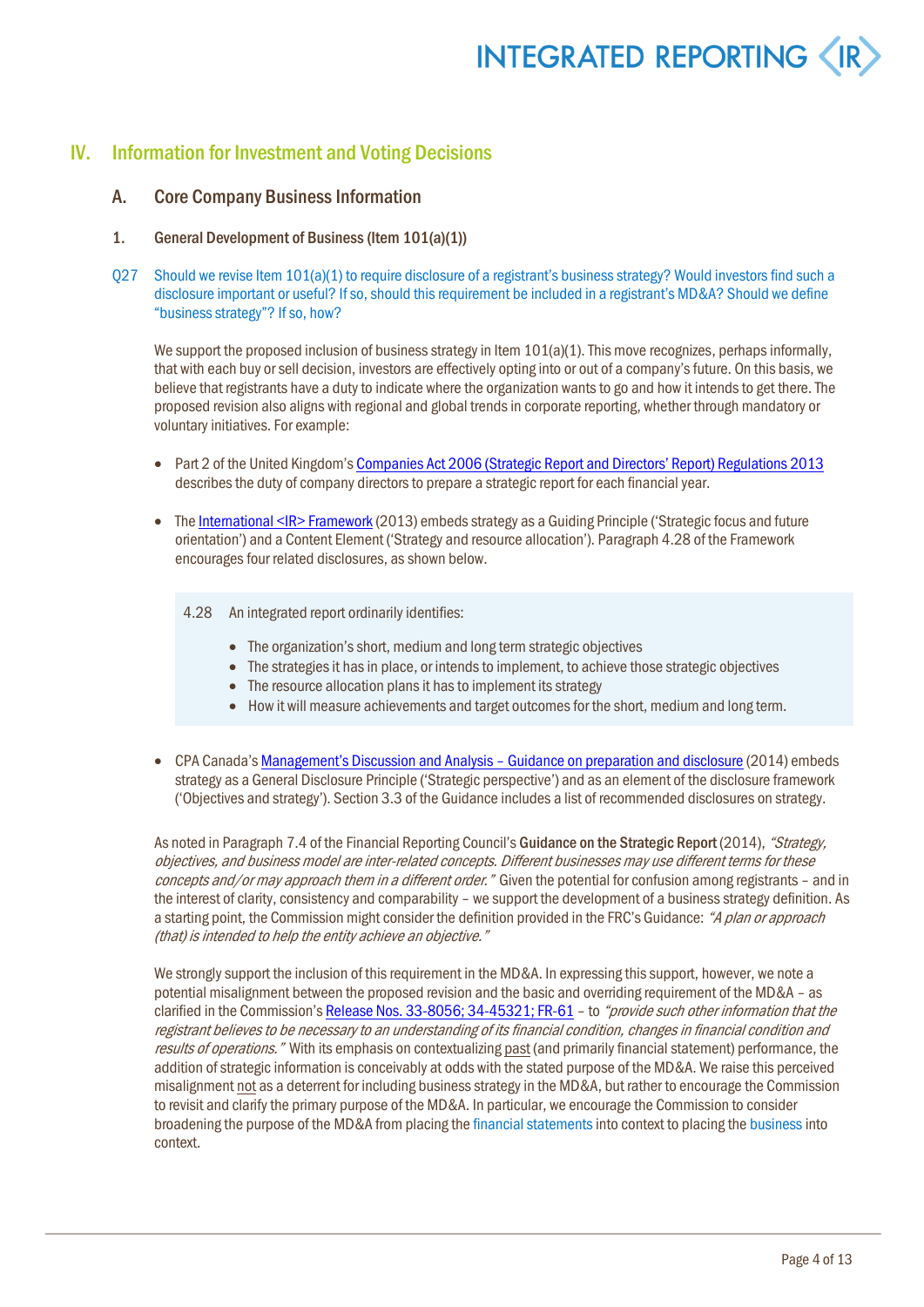O42 Should we retain the current scope of Item  $101(c)(1)(iv)$ , which requires disclosure of a registrant's patents, trademarks, licenses, franchises and concessions? Should we expand the rule to include other types of intellectual property, such as copyrights? Should we remove the individual categories and instead require disclosure of "intellectual property"? If so, should we define that term and what should it encompass?

Intellectual capital can, depending on the registrant, have a material influence on value creation. With this in mind, the International <IR> Framework includes intellectual capital as one of six categories of capitals to consider when preparing integrated reports. Paragraph 2.15 of the Framework defines intellectual capital as:

#### Organizational, knowledge-based intangibles, including:

- intellectual property, such as patents, copyrights, software, rights and licences
- "organizational capital" such as tacit knowledge, systems, procedures and protocols

On this basis, we encourage the Commission to broaden the scope of Item  $101(c)(1)(iv)$  to reflect the fuller range of considerations shown above. However, we reiterate our support for a principles-based approach over prescribed line items for the reasons provided i[n Q7](#page-5-0) an[d Q8.](#page-5-1)

#### B. Company Performance, Financial Information and Future Prospects

#### 3. Content and Focus of MD&A (Item 303 - Generally)

#### b. Quality and Focus of Analysis

<span id="page-8-0"></span>Q91 Should we revise our rules to require registrants to provide an executive-level overview? If so, should our rules prescribe the information that must be covered? What would be the benefits and challenges of prescribing the content of the overview and what content should we require? For example, should we require an executive-level overview to discuss the most significant accounting estimates and judgments? Should any requirement for an executive-level overview be limited to registrants of a certain size?

We support the provision of an executive-level overview, subject to page or word count limitations. We believe that in preparing an overview – one that provides context and demonstrates connections – registrants are inclined to focus on the most salient and decision-useful information, to the benefit of users. We recommend that the Commission prescribe required content elements in the form of 'disclosure categories', rather than specific line items. Disclosure categories should include: (1) business model information, (2) strategy, (3) performance summary, (4) outlook and (5) significant risks and opportunities. These categories align with the Content Elements of the International <IR> Framework.

Smaller entities should not be exempt from the executive-level overview on the basis that, in our view, its preparation provides both internal and external benefits.

#### Q92 If we were to require an executive-level overview, how could we encourage registrants to provide an overview that does not simply duplicate disclosure provided elsewhere?

To safeguard against this risk, we recommend that the Commission impose a limit on the length of the overview and reinforce the need for a synthesis of information (i.e., drawing connections between the most salient points) over a pure summary of information.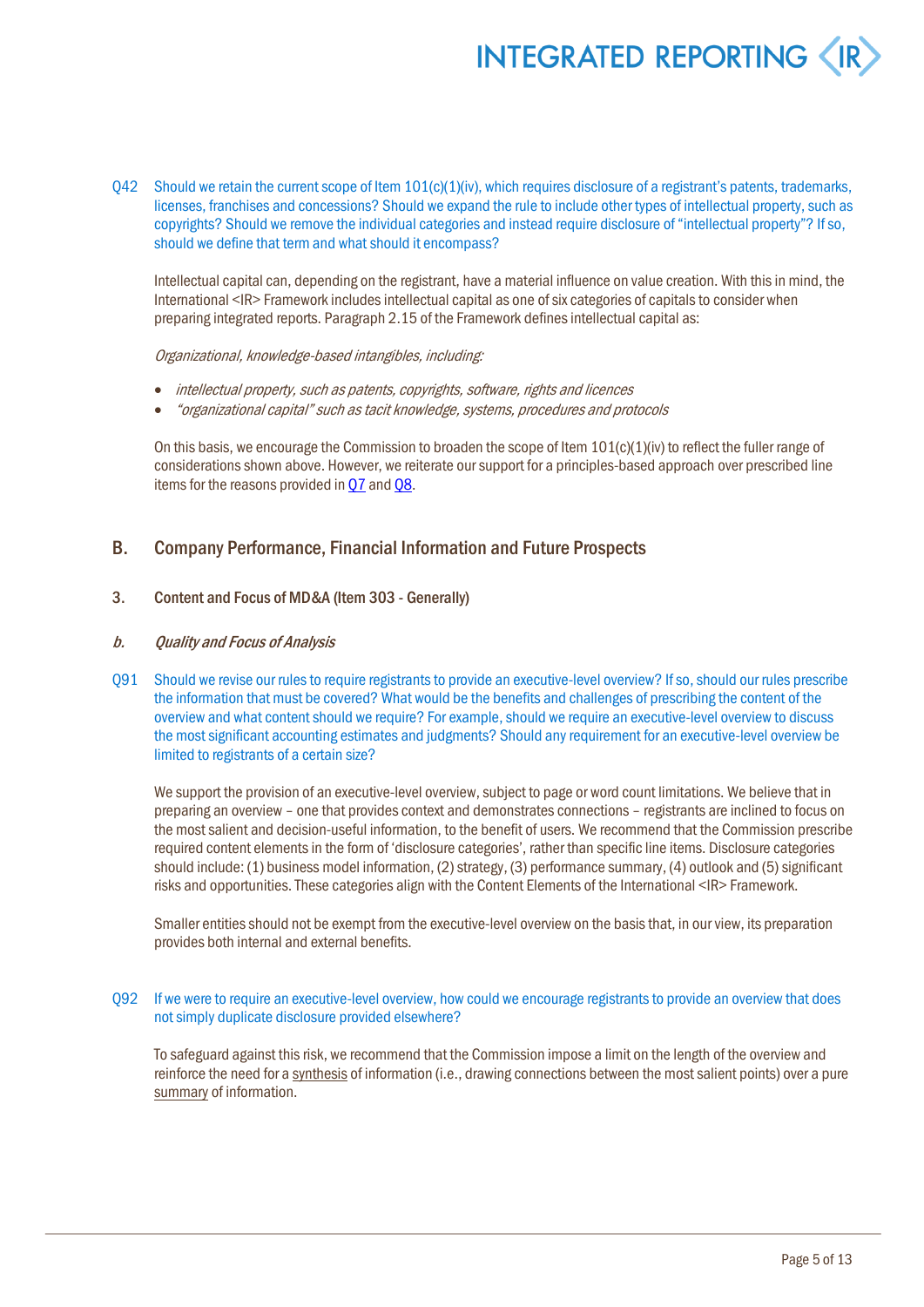#### Q93 Are there other methods that registrants could employ or new rules that we should consider that would result in more meaningful analysis in MD&A?

Integrated Reporting strives to reduce the siloes in current corporate disclosures. Connectivity of information is, therefore, an important Guiding Principle in the International <IR> Framework. On this basis, we recommend that the rules on MD&A emphasize more strongly the importance of connecting disclosed information. In particular, the rules should prompt registrants to consider the causes and effects, interdependencies and trade-offs between reported matters.

#### d. Key Indicators of Financial Condition and Operating Performance

#### <span id="page-9-0"></span>Q103 Should we revise Item 303 to include a principles-based requirement for all registrants to disclose performance metrics and other key variables important to their business? Why or why not?

The MD&A provides context and connectivity to facilitate user decision making. We believe that this narrative becomes all the more persuasive and decision-useful when it is substantiated by quantitative, and ideally assurable, information. We, therefore, support the proposed principles-based approach to including metrics and other variables.

We would caution against the prescription of specific metrics on the basis that they are unlikely to be universally applicable. This approach, we believe, might introduce a false sense of comparability and impose undue reporting burden on registrants, while offering limited incremental benefit to users.

#### Q104 Should we require disclosure of any commentary, analysis, performance indicators or business drivers related to a registrant's key indicators? If so, why? For example, would it be feasible to adopt prescriptive requirements for discussion of specific performance metrics that are applicable to an entire industry and are easily comparable between registrants?

As noted i[n Q103,](#page-9-0) we believe that robust qualitative and quantitative disclosures go hand in hand. Indicators or metrics serve to substantiate assertions made in the narrative. Similarly, a concise and meaningful commentary is an important accompaniment to quantitative disclosures, insofar as it provides context and demonstrates connections. In principle, therefore, we support any revision aimed at encouraging a joint qualitative and quantitative assessment of a particular matter. In practice, however, we are mindful that it may be difficult or cost-prohibitive to quantify a particular matter or identify its reasonable proxy. We also recognize the potential challenges in identifying performance metrics that apply to all participants of an industry. A registrant's size, region, business model or other factors may render it an exception to the rule. In such instances, prescriptive requirements are inclined to generate boilerplate and impose undue reporting burden with little to no incremental benefit to users.

#### 4. Results of Operations (Item 303(a)(3)

Q112 Does the disclosure required by Item 303(a)(3) provide useful information about registrants that have not yet generated revenue or begun operations? Would additional disclosure about these registrants, such as a description of their plans of operations be more useful to investors? If so, what additional information, if any, that is not already required under Item 101(a)(2) would be useful to investors?

We believe that disclosures about business model and strategy are fundamental to any analysis; they are particularly meaningful for registrants that have yet to initiate operations or generate revenue.

The International <IR> Framework defines the term business model as "an organization's system of transforming inputs through its business activities into outputs and outcomes that aims to fulfil the organization's strategic purposes and create value over the short, medium and long term." A considered analysis of inputs, outputs and outcomes can surface key dependencies or impacts. This information, in turn, can highlight material vulnerabilities or opportunities of which investors should be aware.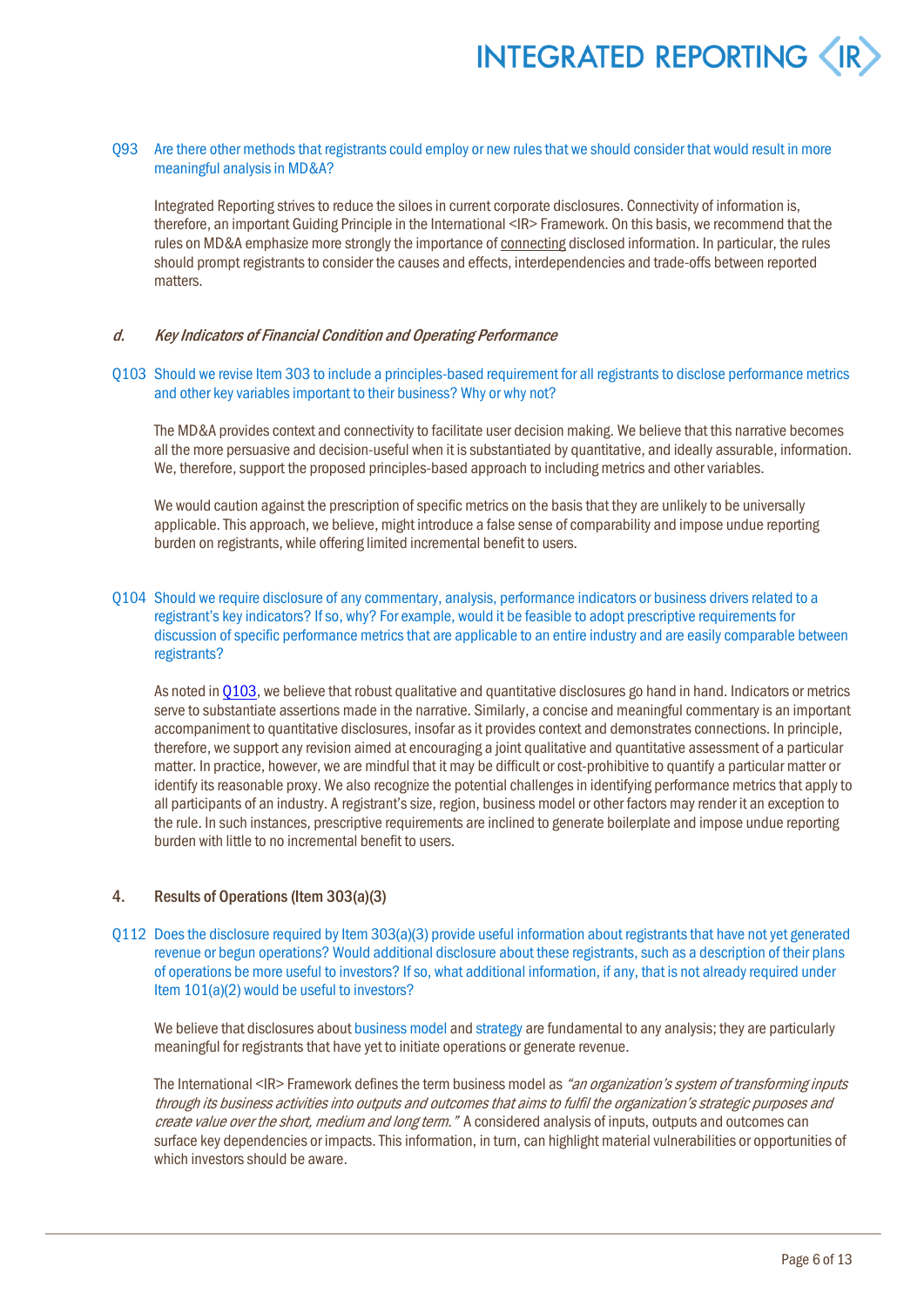#### 8. Critical Accounting Estimates

Q142 Should we require the disclosure of management's judgments and estimates that form the basis for MD&A disclosure? For example, should we require registrants to disclose the quantitative and qualitative factors that form its assessment of materiality? Should we require registrants to disclose how they assessed materiality?

Between April 16 and July 15 2013, the IIRC invited feedback on its Consultation Draft to the International <IR> Framework. In response to the question, 'Should there be a requirement to disclose the materiality determination process in the integrated report?', providers of financial capital generally described this disclosure as "an important window into the (report preparer's) relevant processes and priorities." (Reference: Summary of Significant Issues, p. 36). On this basis, we support the disclosure of the materiality assessment process and offer the following excerpt from the International <IR> Framework for the Commission's consideration (underline added for emphasis).

- 4.42 An integrated report includes a summary of the organization's materiality determination process and key judgments (see paragraphs 3.18– 3.20). This may include:
	- Brief description of the process used to identify relevant matters, evaluate their importance and narrow them down to material matters
	- Identification of the role of those charged with governance and key personnel in the identification and prioritization of material matters.

A link to where a more detailed description of the materiality determination process can be found may also be included.

As noted in Paragraph 4.42 above, organizations are encouraged to provide a summary of the materiality determination process, as well as links to more detailed process information as appropriate. In our view, detailed processinformation is a natural candidate for layered disclosure (please see our response t[o Q329\)](#page-16-0) through the use of cross-referencing, incorporation by reference or hyperlinks (please see our response t[o Q297\)](#page-15-0).

#### C. Risk and Risk Management

1. Risk Factors (Item 503(c))

#### <span id="page-10-0"></span>Q145 How could we improve risk factor disclosure? For example, should we revise our rules to require that each risk factor be accompanied by a specific discussion of how the registrant is addressing the risk?

We agree that risk factor disclosure should include a description of specific measures taken to manage each risk factor's probability of occurrence and/or effect on performance. This is consistent with Paragraph 4.23 of the International <IR> Framework, which states: An integrated report should answer the question: What are the specific risks and opportunities that affect the organization's ability to create value over the short, medium and long term, and how is the organization dealing with them?

<span id="page-10-1"></span>Q146 Should we require registrants to discuss the probability of occurrence and the effect on performance for each risk factor? If so, how could we modify our disclosure requirements to best provide this information to investors? For example, should we require registrants to describe their assessment of risks?

We support disclosures about each risk factor's probability of occurrence and effect on performance. Paragraph 4.25 of the International <IR> Framework encourages organizations to provide an "assessment of the likelihood that the risk or opportunity will come to fruition and the magnitude of its effect if it does. This includes consideration of the specific circumstances that would cause the risk or opportunity to come to fruition. Such disclosure will invariably involve a degree of uncertainty."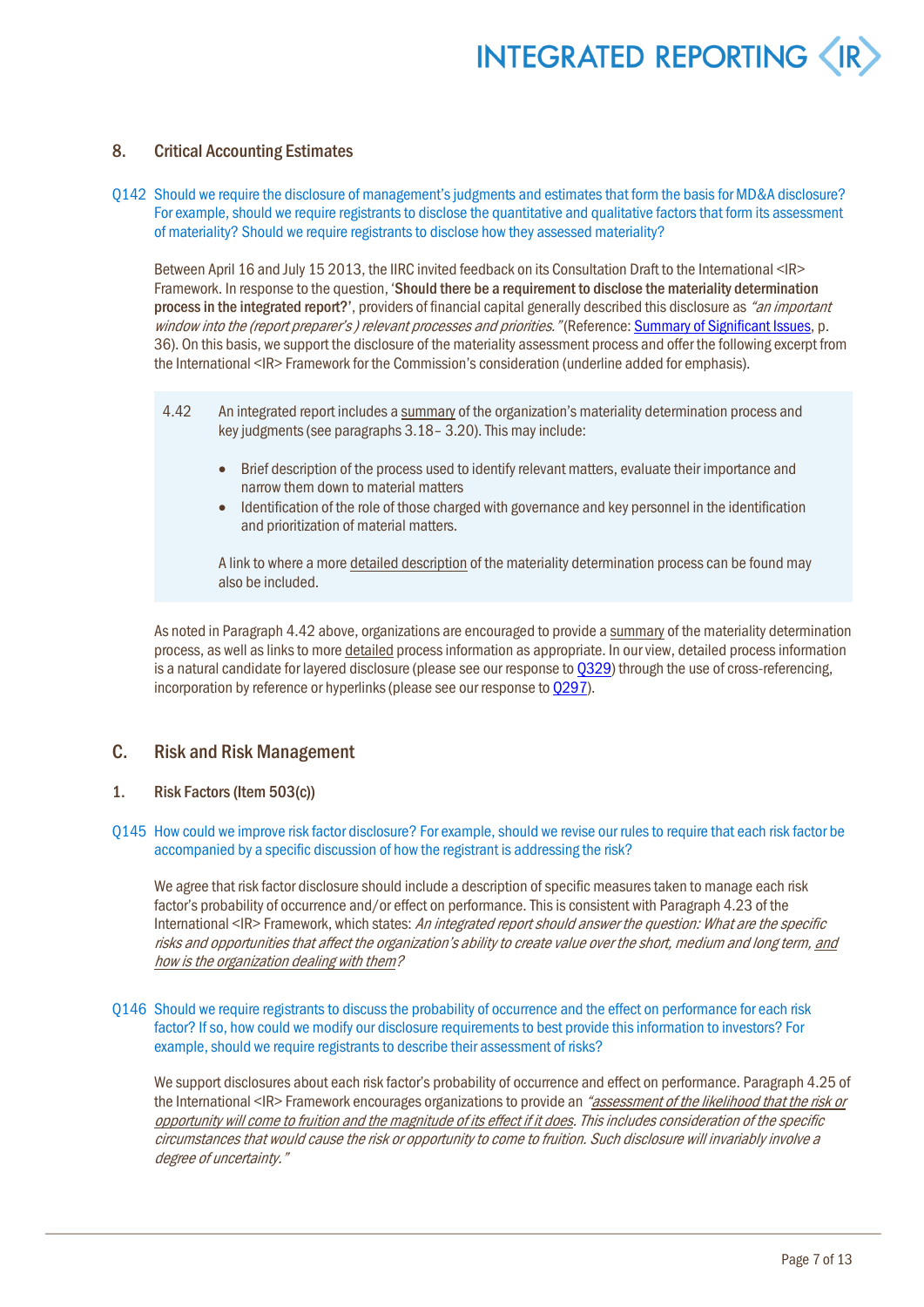<span id="page-11-0"></span>Q147 How could we modify our rules to require or encourage registrants to describe risks with greater specificity and context? For example, should we require registrants to disclose the specific facts and circumstances that make a given risk material to the registrant? How should we balance investors' need for detailed disclosure with the requirement to provide risk factor disclosure that is "clear and concise"? Should we revise our rules to require registrants to present their risk factors in order of management's perception of the magnitude of the risk or by order of importance to management? Are there other ways we could improve the organization of registrants' risk factors disclosure? How would this help investors navigate the disclosure?

As noted in our response t[o Q145,](#page-10-0) we believe that risk analyses can be improved by including a discussion of the measures taken to manage each risk factor's effects and/or probability of occurrence. And, as noted in our response to [Q146](#page-10-1), we support disclosures about each risk factor's probability of occurrence and effect on performance. We agree with the proposed ranking of risk factors in order of highest to lowest priority based on their perceived magnitude or probability of occurrence. We further believe that improbable, low-impact or non-entity-specific risk factors are natural candidates for layered disclosure (please see our response t[o Q329\)](#page-16-0) through the use of cross-referencing, incorporation by reference or hyperlinks (please see our response to [Q297\)](#page-15-0). The proposal for layered disclosure balances the need for meaningful, sufficiently-detailed risk analyses against mounting concerns over disclosure volume.

Q152 Should we require registrants to identify and disclose in order their ten most significant risk factors without limiting the total number of risk factors disclosed? If so, should other risk factors be included in a separate section of the filing or in an exhibit to distinguish them from the most significant risks? Alternatively, should we require registrants to provide a risk factors summary in addition to the complete disclosure? Would a summary help investors better understand a registrant's risks by highlighting certain information? Are there challenges associated with requiring a summary of the most significant risks?

We believe that the practice of including non-entity-specific risks or a list of all conceivable risk factors detracts from the utility of disclosures by obscuring material information. We, therefore, agree with the proposal to rank risks or otherwise categorize them into tiers of relative priority. As noted in our response t[o Q147,](#page-11-0) we believe that improbable, low-impact or non-entity-specific risks factors are natural candidates for layered disclosure (please see our response t[o Q329\)](#page-16-0) through the use of cross-referencing, incorporation by reference or hyperlinks (please see our response t[o Q297\)](#page-15-0). The proposal for layered disclosure balances the need for meaningful, sufficiently-detailed risk analyses against mounting concerns over disclosure volume.

As noted in our response t[o Q91,](#page-8-0) we support the preparation of an executive-level overview, subject to size limitations. In this executive-level overview, we strongly support the inclusion of a short-list or ranking of, for example, the registrant's top five risk factors. We believe that their coverage in the executive-level overview should be brief, with more fulsome disclosures provided in the body of the report or filing.

#### 3. Disclosure of Approach to Risk Management and Risk Management Process

#### Q174 How could we facilitate a more integrated discussion of risk exposure and risk mitigation? Should we require registrants to disclose management's view of how material risk exposures are related and how risk mitigation actions are connected?

As noted in our response t[o Q145,](#page-10-0) we believe that risk disclosures should include a description of specific measures taken to manage or mitigate the probability or effect of risk factors on performance or prospects. This is consistent with Paragraph 4.23 of the International <IR> Framework, which states: An integrated report should answer the question: What are the specific risks and opportunities that affect the organization's ability to create value over the short, medium and long term, and how is the organization dealing with them? It is useful, in our view, to extend this analysis to include a brief commentary on the perceived effectiveness of those measures, through the eyes of management. We further believe that registrants' careful consideration of causes and effects, interdependencies and trade-offs between risk factors provides internal and external benefits. We, therefore, support the proposed requirement to include management's view of how material risk exposures are related and how risk mitigation actions are connected.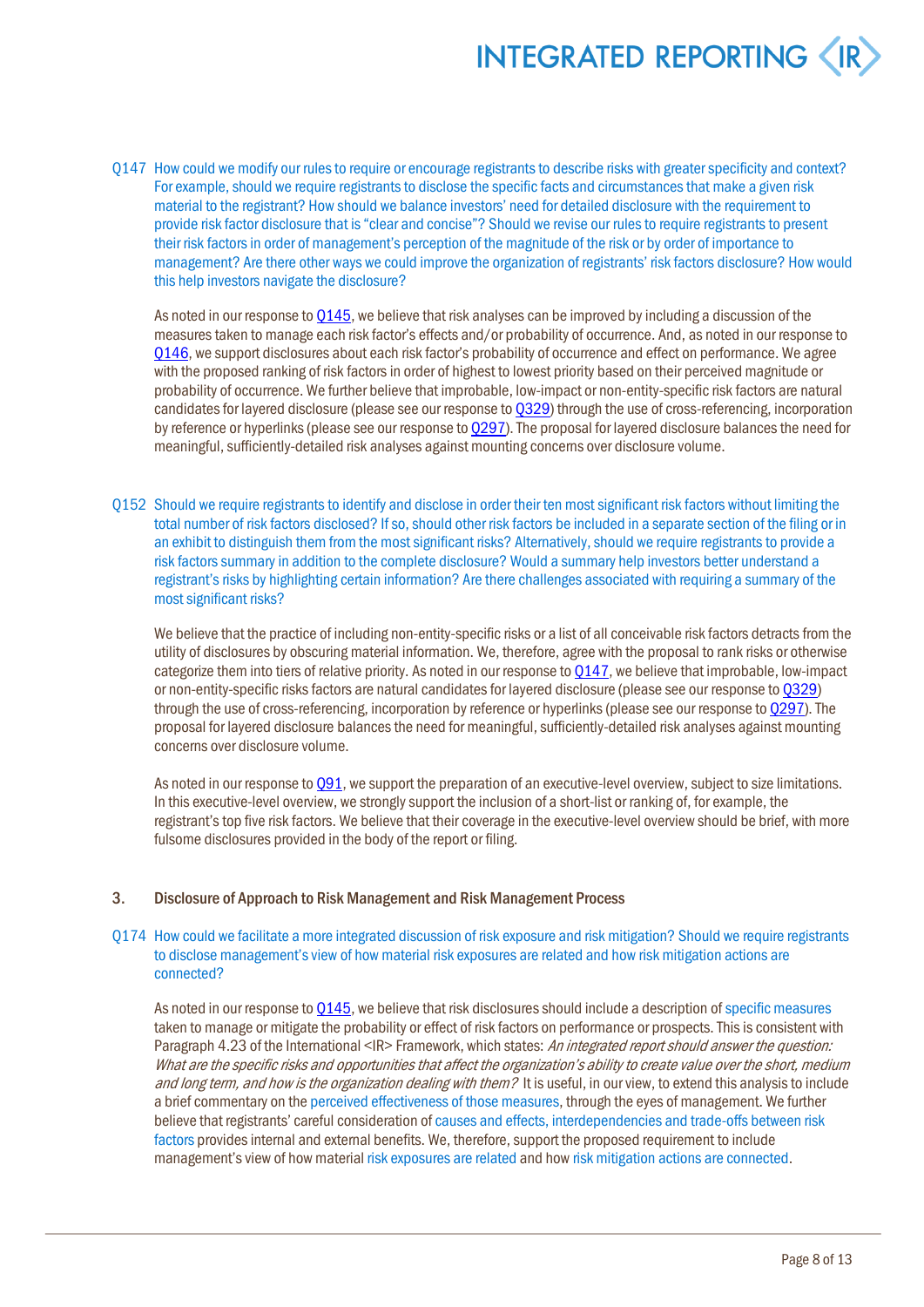

Connectivity of information is a Guiding Principle of the International <IR> Framework -- in our view, the Commission's proposed revision aligns with and reinforces our philosophy.

In addition to revising and clarifying the risk disclosure requirements, we believe that continued enforcement of these requirements and the provision of illustrative guidance are important supplementary measures.

#### <span id="page-12-1"></span>F. Disclosure of Information Relating to Public Policy and Sustainability Matters

As an opening remark to this section, we encourage the Commission to re-consider its use of the term 'public policy and sustainability matters' to describe this body of information. In our view, thisterminology may have the unintended consequence of marginalizing such information as 'non-core' to business. With this in mind, the International <IR> Framework limits its own use of the word 'sustainability' (which in any case carries mixed interpretation), favoring instead to apply capitals-based terminology (i.e., financial, manufactured, intellectual, human, social and relationship, and natural capital). So long as registrants view these issues through the lens of 'furthering political agendas' or simply 'doing good', they may continue to overlook the issues' direct impacts on business model, strategy, risks and opportunities, and outlook. We encourage further discussion on appropriate terminology to ensure that such information is recognized as central to business and, therefore, integrated effectively into the core investor document.

We support the approach – terminology and otherwise – taken in the Commission's 2010 Interpretive Guidance on Climate Change, which reinforced existing disclosure requirements as applied to climate change matters. This approach reminded issuers of existing obligations (under federal securities laws and regulations) in relation to material matters, and did not reposition climate change as a material 'sustainability' matter. Our caution is that the sustainability modifier may impede the effective integration of 'non-traditional' matters into the reporting-to-investors fold.

<span id="page-12-0"></span>Q216 Are there specific sustainability or public policy issues are important to informed voting and investment decisions? If so, what are they? If we were to adopt specific disclosure requirements involving sustainability or public policy issues, how could our rules elicit meaningful disclosure on such issues? How could we create a disclosure framework that would be flexible enough to address such issues as they evolve over time? Alternatively, what additional Commission or staff guidance, if any, would be necessary to elicit meaningful disclosure on such issues?

We would caution against the application of a blanket rule to all registrants, regardless of their size, region or industry. As with all disclosures, the importance of a materiality assessment should be emphasized to ensure that disclosures remain relevant, concise and meaningful to investor decision making. From the IIRC's perspective, a matter is material if it could substantively affect the company's ability to create value in the short, medium or long term. This lens considers the matter's potential effect on strategy, governance, performance or prospects.

Notwithstanding the above caution, we believe that topic-specific disclosure requirements are more feasible at the industrylevel, again bearing in mind that company size, region and other factors can create exceptions to the rule. We would encourage the Commission to consult with developers of sustainability reporting standards and frameworks, some of whom participate in the IIRC-convened Corporate Reporting Dialogue. For a list of relevant participants, please see the 'Dialogue participants' section at the bottom of http://corporatereportingdialogue.com/.

To elicit meaningful disclosures on these issues, we support an approach that:

- Reinforces existing disclosure obligations as they pertain to all material matters
- Avoids terminology that marginalizes these issues or creates the impression of 'non-core' or 'second tier' information (please see our opening remarks to Section F, above )
- Encourages the demonstration of connections between material matters and, for example, the registrant's business model, strategy, performance, outlook and risks and opportunities
- For a given issue, provides illustrative guidance on the key factors to be considered
- Enforces disclosure requirementsthrough various means, including comment letters to registrants.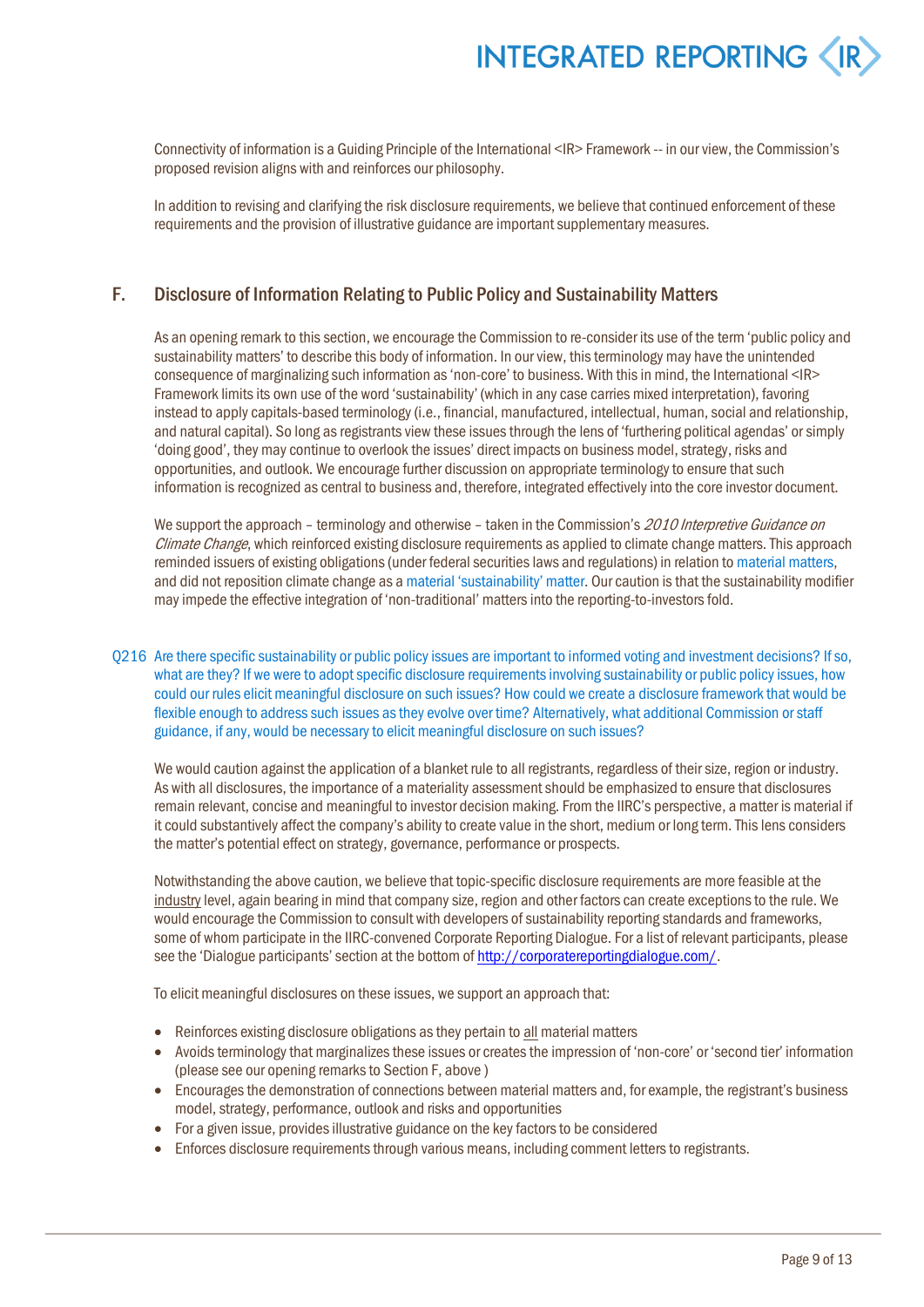Q217 Would line-item requirements for disclosure about sustainability or public policy issues cause registrants to disclose information that is not material to investors? Would these disclosures obscure information that is important to an understanding of a registrant's business and financial condition? Why or why not?

Please see our response t[o Q216.](#page-12-0)

Q218 Some registrants already provide information about ESG matters in sustainability or corporate social responsibility reports or on their websites. Corporate sustainability reports may also be available in databases aggregating such reports. Why do some registrants choose to provide sustainability information outside of their Commission filings? Is the information provided on company websites sufficient to address investor needs? What are the advantages and disadvantages of registrants providing such disclosure on their websites? How important to investors is integrated reporting, as opposed to separate financial and sustainability reporting? If we permitted registrants to use information on their websites to satisfy any ESG disclosure requirement, how would this affect the comparability and consistency of the disclosure?

As noted, some registrants provide stand-alone sustainability or CSR reports on their websites. This practice often stems from registrants' commitment to transparency and accountability to a broader range of stakeholders, including customers, employees, supply chain partners and local communities. The practice might also stem from requirements imposed by local governments, supply chain partners, investors or other constituencies. Registrants might choose to exclude some or all of thisinformation from Commission filings on the basis that they believe it to be immaterial to investor decision making (and/or because it was derived or prepared according to a different materiality approach).

We believe that these stand-alone reports are insufficient to address investor needs on the basis that they contain a blend of material and immaterial information for investor purposes. Moreover, some sustainability reports are selective in their presentation of information and cast the company in a more positive light. This approach – by no means applied across the board – has an unfortunate spillover effect on those companiesthat vigorously uphold the principles of balance, neutrality and reliability in support of investor-grade information. Finally, we believe that it is inappropriate to expect investors to consult separate reports or web-based information; this effectively shifts the onus of discerning the 'material' from the 'immaterial' to the provider of funds rather than the seeker of those funds. The factors listed in this paragraph are, in our view, the key disadvantages of providing such disclosure on the website.

Notwithstanding these considerations, we continue to see advantages to stand-alone, web-based sustainability reports in relation to non-investor audiences. Sustainability reports fulfil a range of objectives, including attracting and retaining employees, meeting the expectations of governments, supply chain partners and civil society, and solidifying the entity's social license to operate. We further believe that the extensive historical data, case studies and examples provided in web-based sustainability reports can usefully supplement related disclosures in the core investor filing. Please see our response t[o Q297,](#page-15-0) which describes our distinction between core and supplementary information for investor decision making and recommends judicious use of cross-referencing, incorporation by reference or hyperlinks.

Our global coalition of some 70 organizations – which includes regulators, investors, companies, standard setters, the accounting profession and non-governmental organizations – supports the vision that the cycle of integrated reporting and thinking can align capital allocation and corporate behavior with the wider goals of financial stability and sustainable development. With their long-term investment horizons, pension funds and superannuation funds are particularly supportive of the Integrated Reporting movement, as are those who subscribe to a value- or fundamentalanalysis approach to investment. On this basis, we discourage investor reliance on separate sustainability or CSR reports. We believe this approach is subject to several flaws, including:

- Potential inclusion of material and immaterial information (for investor purposes) in sustainability reports
- Onus of discerning materiality and establishing links shifts to investors, introducing inference and inefficiencies
- Potential for selective disclosure and/or non-investor-grade information in sustainability reports
- Unclear connections across separate reports and lack of a cohesive analysis through the eyes of management
- Sub-optimal approach to risk detection and investment decision making.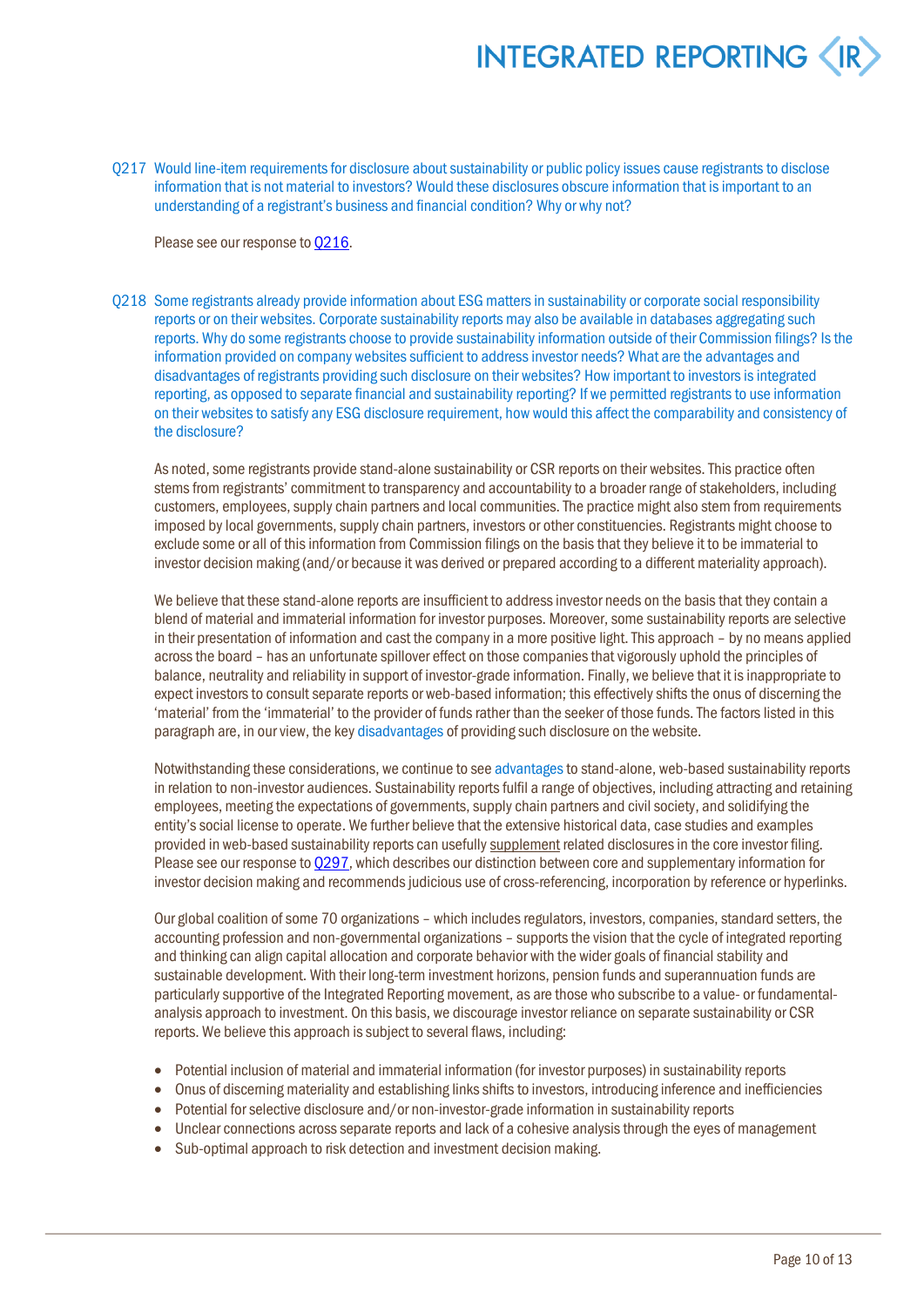Q219 In an effort to coordinate ESG disclosures, several organizations have published or are working on sustainability reporting frameworks. Currently, some registrants use these frameworks and provide voluntary ESG disclosures. If we propose line-item disclosure requirements on sustainability or public policy issues, which, if any, of these frameworks should we consider in developing any additional disclosure requirements?

Please see our opening remarks t[o Section F](#page-12-1) regarding the use of terminology such as 'sustainability or public policy issues', which we believe marginalizes such information and impedes its effective integration into the core investor document. Please see our response to 0216 for our views on line-item disclosure requirements.

In terms of the Commission's consideration of existing sustainability reporting standards and frameworks, we would point to related participants of the IIRC-convened Corporate Reporting Dialogue. For a list of participants, please see the 'Dialogue participants' section at the bottom of http://corporatereportingdialogue.com/.

Q220 Are there sustainability or public policy issues for which line-item disclosure requirements would be consistent with the Commission's rulemaking authority and our mission to protect investors, maintain fair, orderly and efficient markets and facilitate capital formation, as described in Section III.A.1 of this release? If so, how could we address the evolving nature of such issues and keep our disclosure requirements current?

Please see our opening remarks t[o Section F](#page-12-1) concerning the use of terminology such as 'sustainability or public policy issues', which we believe marginalizes such information and impedes its effective integration into the core investor document. Please see our response to  $Q216$  for our views on line-item disclosure requirements.

<span id="page-14-0"></span>Q221 What, if any, challenges would registrants face in preparing and providing this information? What would be the additional costs of complying with sustainability or public policy line-item disclosure requirements, including the administrative and compliance costs of preparing and disseminating disclosures, beyond the costs associated with current levels of disclosure? Please quantify costs and expected changes in costs where possible.

Please see our opening remarks t[o Section F](#page-12-1) concerning the use of terminology such as 'sustainability or public policy issues', which we believe marginalizes such information and impedes its effective integration into the core investor document. Please see our response t[o Q216](#page-12-0) for our views on line-item disclosure requirements.

The first challenge, for some registrants, will be the application of the materiality assessment to 'unconventional' or nonmonetized information. Some will experience a longer learning curve, in terms of applying systems (or integrated) thinking to drawing connections to business model, strategy, outlook, risks and opportunities. A second challenge might be the investment (of time, people and funds) into measuring and monitoring new information and ensuring that such information is reliable, credible and, to the extent possible, assurable.

We are optimistic that many registrants have overcome, or are in the process of overcoming, both of these challenges. In terms of the first challenge, we view the application of systems (or integrated) thinking to the materiality assessment as a demonstration of sound management practice, one that underpinslonger-term success. This process elevates the act of reporting from a compliance or 'non-value added' exercise to one that provides inherent benefits to the registrant and, therefore, to its providers of financial capital. With regard to the second challenge, we believe that such investments – despite their short-term resource intensity – are becoming a necessary cost of doing business, one that yields the longer-term benefits of improved efficiency, enhanced decision making and social license to operate.

#### Q222 If we propose line-item disclosure requirements that require disclosure about sustainability or public policy issues, should we scale the disclosure requirements for SRCs or some other category of registrant? Similarly, should we exempt SRCs or some other category of issuer from any such requirements?

Please see our opening remarks to **Section F** concerning the use of terminology such as 'sustainability or public policy issues', which we believe marginalizes such information and impedes its effective integration into the core investor document. Please see our response t[o Q216](#page-12-0) for our views on line-item disclosure requirements.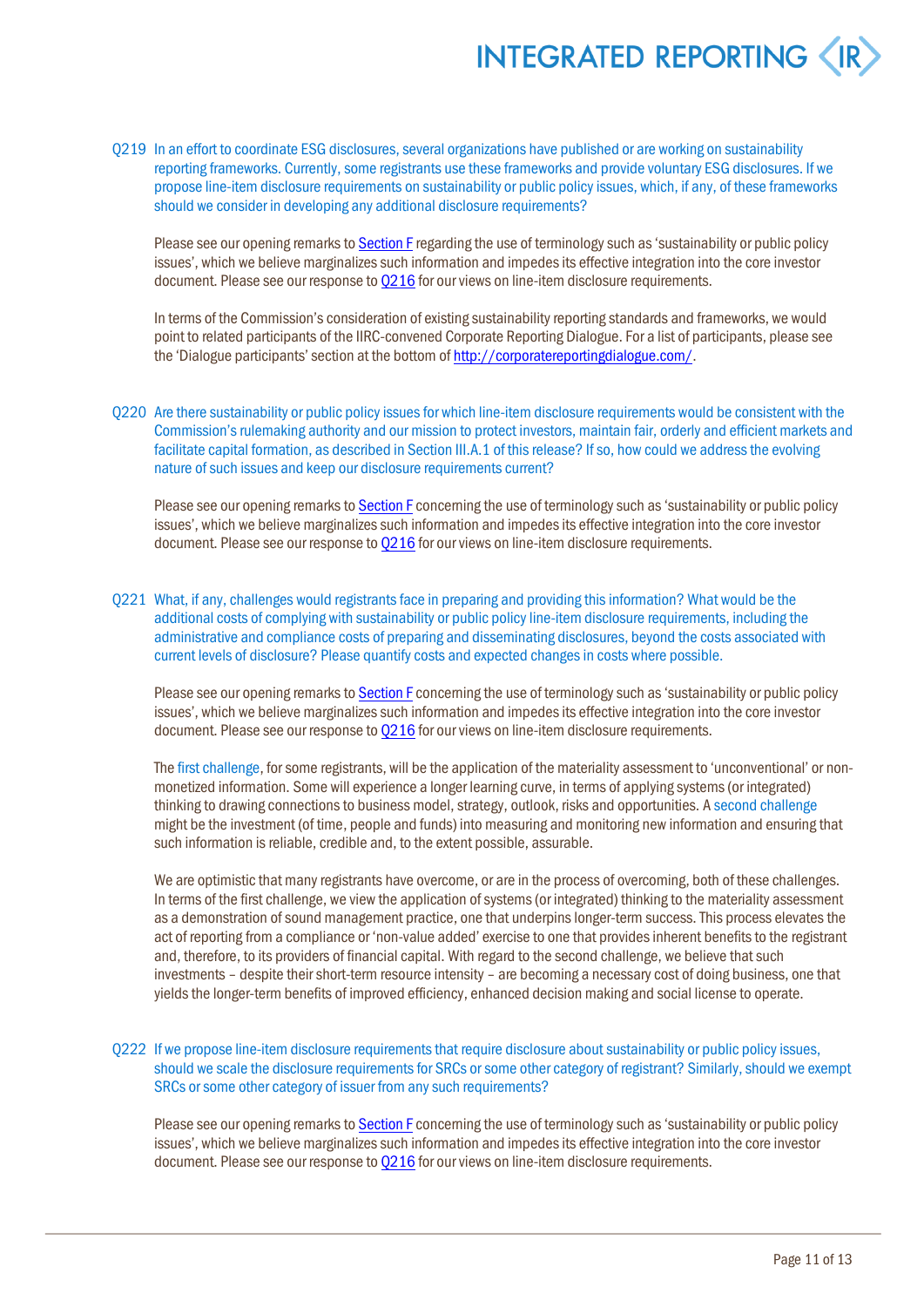As a reinforcement of existing disclosure obligations, we see no reason to limit or exempt issuers, based on company size, from reporting on material matters. However, based on the challenges outlined in 0221, we would support a staged introduction of new reporting requirements for smaller issuers. We believe this approach will facilitate a smoother transition, one that supports higher-quality disclosures. Ultimately, all issuers should be subject to the same requirements, which presumably provide inherent benefits to the registrant and its investors over the longer term.

223. In 2010, the Commission published an interpretive release to assist registrants in applying existing disclosure requirements to climate change matters. As part of the Disclosure Effectiveness Initiative, we received a number of comment letters suggesting that current climate change-related disclosures are insufficient. Are existing disclosure requirements adequate to elicit the information that would permit investors to evaluate material climate change risk? Why or why not? If not, what additional disclosure requirements or guidance would be appropriate to elicit that information?

We believe that current disclosure requirements on climate change matters can be improved. We encourage the Commission to consult the climate change reporting standards, frameworks and questionnaires (or related sections therein) of the Carbon Disclosure Standards Board, CDP, Global Reporting Initiative and Sustainability Accounting Standards Board. We also point to the ongoing work of the Financial Stability Board's Task Force on Climate-related Financial Disclosures as a resource for disclosure requirements or guidance.

### V. Presentation and Delivery of Important Information

#### A. Cross-Referencing

Q294 Some of the Commission's guidance limiting the use of cross-referencing pre-date the expanded use of technology that allows registrants to hyperlink to referenced disclosure. In light of technological changes that allow hyperlinks, which we discuss below, should we reconsider those rules that seek to provide investors with information in a single location?

Please see our response t[o Q297,](#page-15-0) which provides our overarching views on the benefits and cautions associated with cross-referencing, incorporation by reference and hyperlinks.

#### B. Incorporation by Reference

#### <span id="page-15-0"></span>Q297 Should we expand or limit registrants' ability to incorporate by reference? Why or why not? Does incorporation by reference make the disclosure more or less readable?

We agree with reasonable measures aimed at reducing volume, duplication and boilerplate in corporate disclosures. The repetition of stagnant information across reporting periods, in particular, can obscure more pertinent developments that have arisen during the current reporting period. We further believe that registrants should apply professional judgment to distinguish between core and supplementary information. The former - defined loosely as 'providing necessary and sufficient coverage to inform user decisions' – introduces and explains material matters, places those matters into context and, where possible, provides quantitative and assurable information to support their inclusion or to illustrate fundamental points. By contrast, and by definition, supplementary information (which companies may present in the form of case studies, white papers or anecdotal evidence) does not meet the 'decision-useful threshold' of core information. The inclusion of such information in registrant filings may compromise readability. We believe, therefore, that such information can be clearly flagged for interested parties (through cross-referencing, incorporation by reference or hyperlinks), but we would discourage its inclusion in the core filing on the basis that it adds volume with little incremental benefit to users.